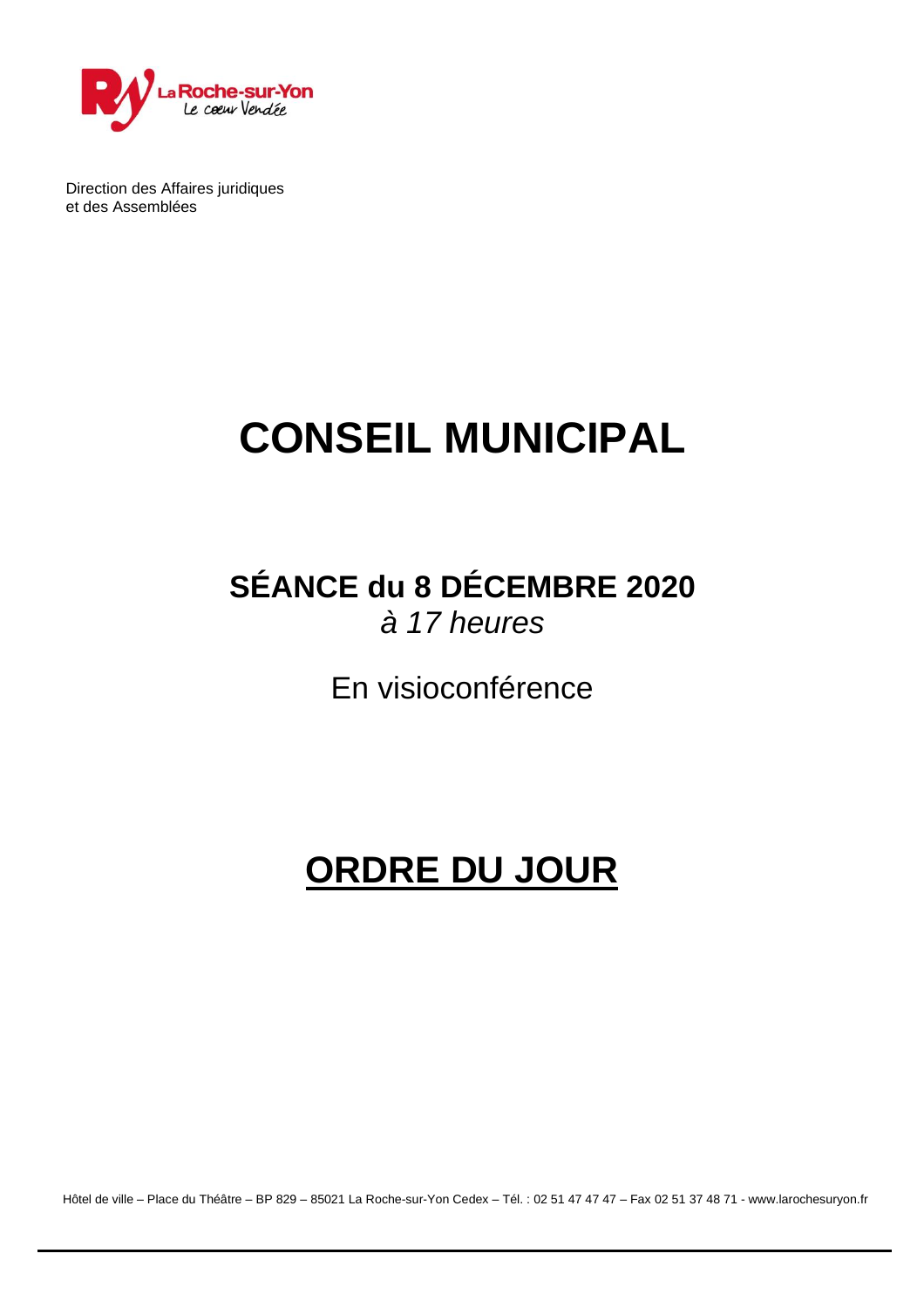#### **COMMISSION N°1 ADMINISTRATION GÉNÉRALE - FINANCES - PERSONNEL - COMMUNICATION - NUMÉRIQUE - POLITIQUE DES QUARTIERS - INSERTION**

**1 - DEBAT D'ORIENTATIONS BUDGETAIRES POUR LE BUDGET 2021.**

**2 - DECISION MODIFICATIVE N°2 DE 2020 - BUDGET PRINCIPAL ET BUDGETS ANNEXES**

**3 - OUVERTURE DES CREDITS 2021 PAR ANTICIPATION**

**4 - ADOPTION DE LA NORME COMPTABLE M57**

**5 - ATTRIBUTION DE SUBVENTIONS AU TITRE DE LA MISE A DISPOSITION DE PERSONNEL COMMUNAL POUR L'ANNEE 2020**

**6 - DEMANDE DE SUBVENTION AU TITRE DU CONTRAT VENDEE TERRITOIRES 2017-2020** 

**7 - TRAVAUX DE DÉSAMIANTAGE ET DE DÉCONSTRUCTION SÉLECTIVE AU BOURG SOUS LA ROCHE - DEMANDE DE SUBVENTION AUPRES DE L'UNION EUROPEENNE.**

**8 - ACQUISITION DE PRODUITS D'HYGIENE ET D'ENTRETIEN - CONVENTION DE GROUPEMENT DE COMMANDES**

**9 - MARCHES PUBLICS DE TRAVAUX, FOURNITURES OU SERVICES - AUTORISATION DE SIGNATURE D'AVENANTS**

**10 - CONVENTION RELATIVE A LA MISE EN OEUVRE DU FORFAIT POST STATIONNEMENT(FPS)ENTRE LA VILLE ET L'AGENCE NATIONALE DE TRAITEMENT AUTOMATISE DES INFRACTIONS (ANTAI)**

**11 - RENOUVELLEMENT DE LA CONVENTION ENTRE LA VILLE, LA CAISSE D'ALLOCATIONS FAMILIALES (CAF), ET L'ASSOCIATION DES MAISONS DE QUARTIER YONNAISES (AMAQY)**

**12 - CONTRAT DE VILLE - PROGRAMME D'ACTIONS "ALTERNATIVES" 2020**

**13 - CONVENTION PLURI-ANNUELLE D'OBJECTIFS 2020-2023 POUR LE DEPLOIEMENT DU PASS NUMERIQUE**

**14 - PROROGATIONS DES CONVENTIONS CADRE DE MUTUALISATION ET D'INSTRUCTION DES AUTORISATIONS DU DROIT DES SOLS PAR AVENANTS**

**15 - EVOLUTION DES EFFECTIFS MUNICIPAUX**

**16 - PERSONNELS ET ELUS MUNICIPAUX - ACTUALISATION DU REGLEMENT D'ATTRIBUTION DES INDEMNITES DE FRAIS DE MISSION TEMPORAIRE**

**17 - FORMATION DES ELUS MUNICIPAUX** 

**18 - REGLEMENT INTERIEUR DU CONSEIL MUNICIPAL**

**19 - GESTION DES SERVICES PUBLICS DELEGUES - EXAMEN DU RAPPORT 2019 DU DELEGATAIRE APRES AVIS DE LA COMMISSION CONSULTATIVE DES SERVICES PUBLICS LOCAUX**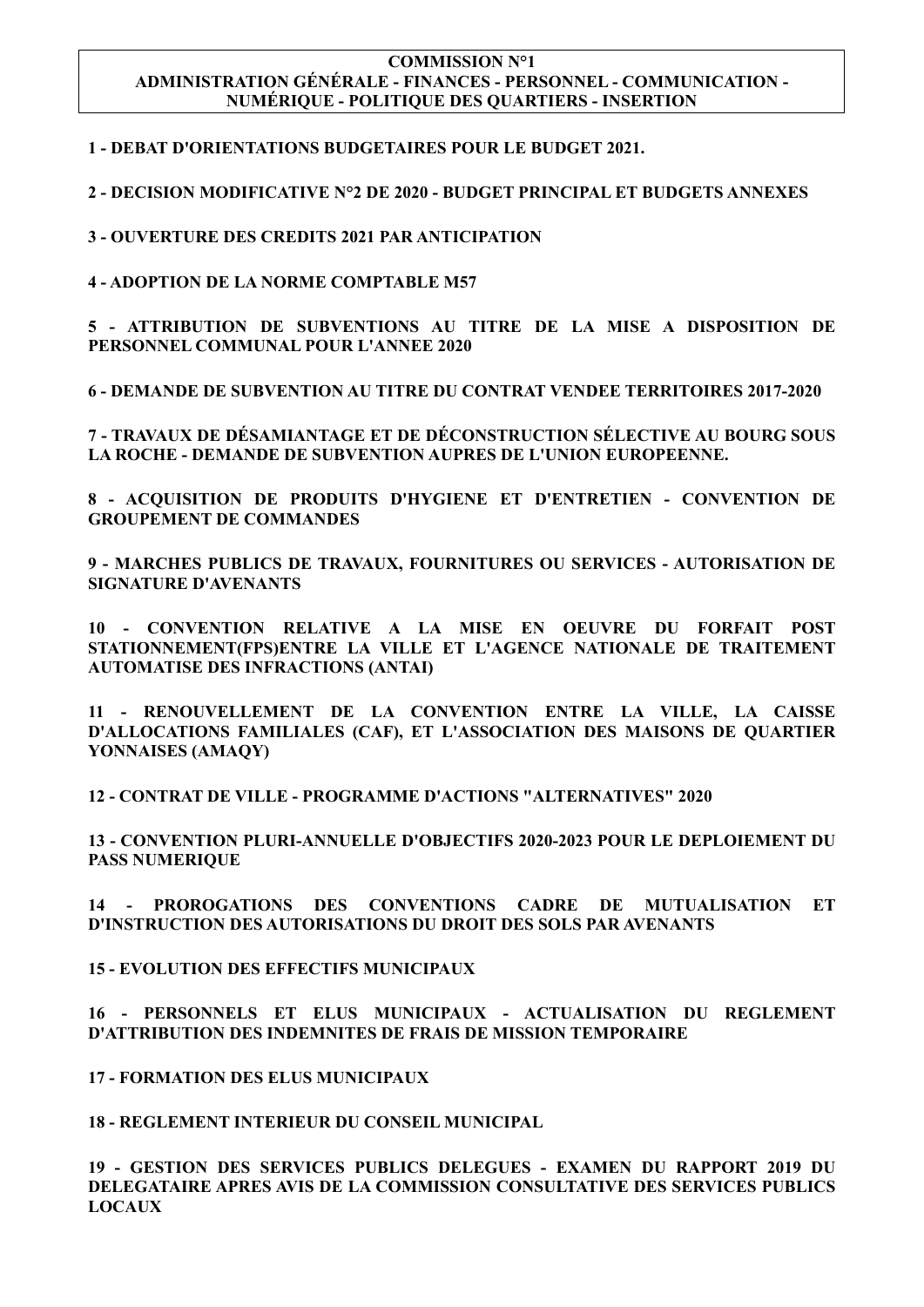#### **COMMISSION N°2 AMÉNAGEMENT - URBANISME - TRAVAUX - TRANSITION ÉCOLOGIQUE - COMMERCE - ARTISANAT - ESPACE RURAL**

**20 - OCCUPATION DU DOMAINE PUBLIC - PROLONGATION DE LA DUREE D'EXONERATION POUR CERTAINS PROFESSIONNELS**

**21 - CONSTITUTION D'UNE SOCIETE PUBLIQUE LOCALE(SPL):DESTINATION LA ROCHE SUR YON**

**22 - QUARTIER LES HALLES - AIDES A LA RENOVATION DES DEVANTURES COMMERCIALES ET FACADES** 

**23 - QUARTIER LES HALLES - AIDES A LA RENOVATION DES DEVANTURES COMMERCIALES ET FACADES - PROLONGATION DU DISPOSITIF** 

**24 - DEROGATION AU REPOS DOMINICAL 2021**

**25 - MARCHÉ DE NOEL 2020**

**26 - REQUALIFICATION DU QUARTIER DES HALLES ET DE LA CENTRALITE COMMERCIALE DU BOURG-LA-ROCHE - CONVENTIONS D'INDEMNISATION AVEC LES COMMERCANTS**

**27 - REQUALIFICATION DU BOURG-SOUS-LA-ROCHE- INDEMNITES D'EVICTION AU PROFIT DE LA SOCIETE STYLE N'COIFF POUR LE LOCAL COMMERCIAL SITUE 138 BIS RUE EMILE GABORY**

**28 - APPROBATION DU CONTRAT DE GESTION PASSAGE DE L'EMPIRE**

**29 - REGULARISATION DE L'ETAT DESCRIPTIF DE DIVISION ET DU REGLEMENT DE COPROPRIETE DE LA GALERIE BONAPARTE ET APPROBATION DE LA CESSION AU PROFIT DE LA SAEM ORYON DES LOTS APPARTENANT A LA VILLE SITUES 8 PLACE NAPOLEON DANS LE CADRE DU TRAITE DE CONCESSION D'AMENAGEMENT**

**30 - ILOT DE LA POSTE/ECOLE DE MUSIQUE/MUSEE : APPROBATION DU COMPTE RENDU ANNUEL A LA COLLECTIVITE LOCALE**

**31 - ZAC DE LA MARRONNIERE : APPROBATION DU COMPTE RENDU A LA COLLECTIVITE LOCALE**

**32 - CONCESSION D AMENAGEMENT DU QUARTIER DES HALLES - APPROBATION DU COMPTE RENDU ANNUEL A LA COLLECTIVITE** 

**33 - MODIFICATION DE DOMANIALITE - LANCEMENT D'UNE PROCEDURE D'ENQUETE PUBLIQUE PRELABLE AU CLASSEMENT DANS LE DOMAINE PUBLIC**

**34 - APPROBATION D'UNE AUTORISATION D'OCCUPATION TEMPORAIRE AU PROFIT DE VENDEE ENERGIE POUR LA REALISATION D'UNE FERME PHOTOVOLTAIQUE SECTEUR SAINTE ANNE**